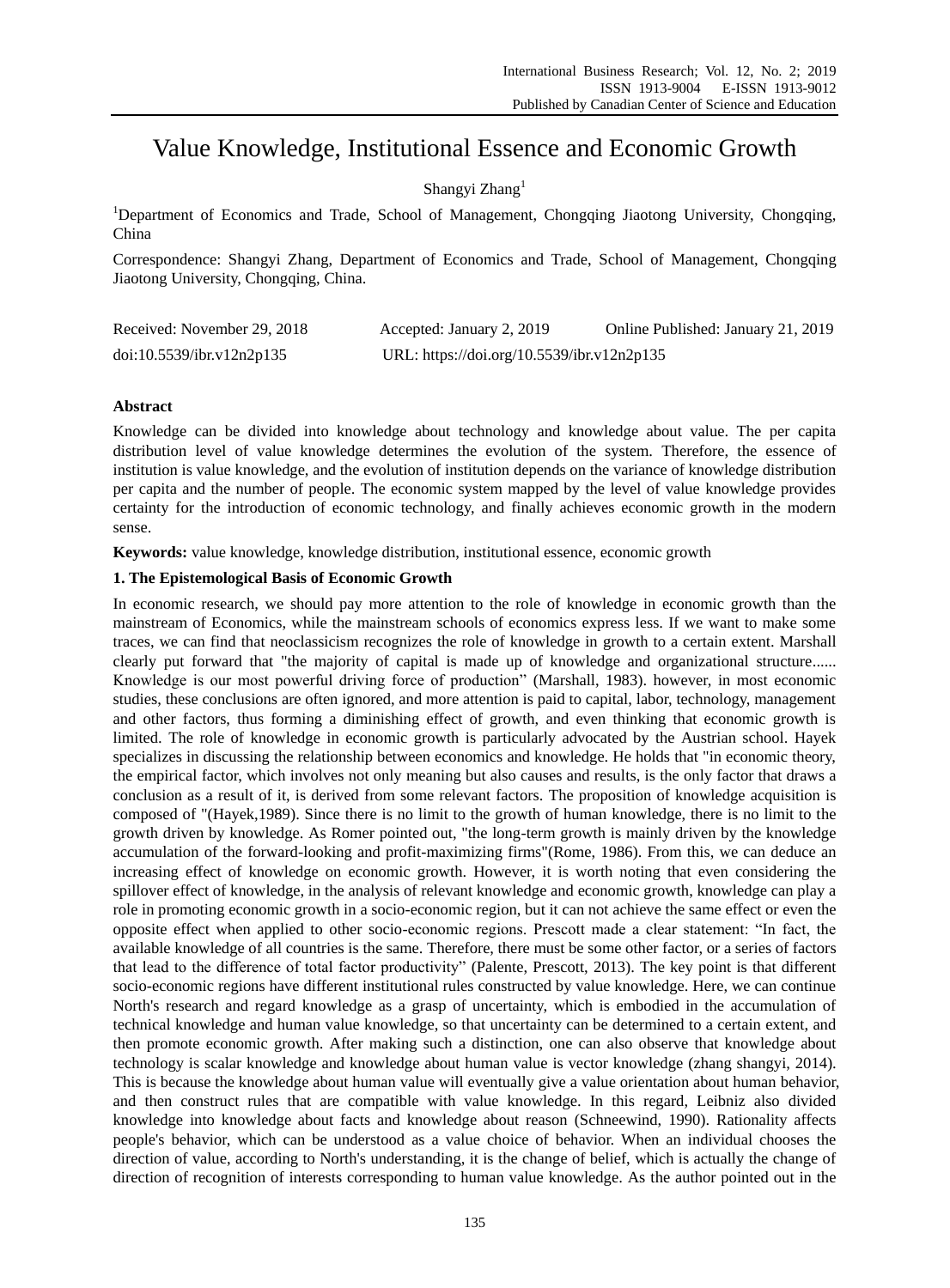previous article(Zhang Shangyi, 2014), because human knowledge about value is vector knowledge, the change of acquiring new knowledge will not only lead to the change of behavior intensity, but also to the change of direction, which is reflected in the selective change of behavior. This change depends on this kind of knowledge. Slope level of total amount. The coordinate system can be used to illustrate that when the position of the new knowledge is set on the x-axis, when the angle between the knowledge stock and the x-axis is greater than 90 degrees, an opposite vector will appear, which reduces the intensity of the directionality of behavior; on the contrary, when the angle between the knowledge stock and the x-axis is less than 90 degrees, a positive vector phase will be formed. Additionally, it strengthens the restriction of directionality of behavior. Moreover, the smaller the angle between the new knowledge and the x-axis, the greater the superposition effect of the new knowledge on the knowledge stock. On this basis, we can better understand North's proposition that "human capital refers to the knowledge that human beings possess, which is rooted in people's beliefs, and the system that human beings create to reflect their beliefs" (North,2013). Here, the system is attributed to the result of knowledge about human value. Then, the system problem is no longer the concept of knowledge, but the result of different types of human knowledge. Thus, in human capital, the distinction between knowledge and system is not necessary, but is unified with human knowledge about technology and value. In the relevant knowledge system, we can better understand that in North's argument, whether beliefs or institutions, should be the result of the superposition of human knowledge vectors about value.

As a matter of fact, it has been argued that "people's economic activities and how to achieve a balanced coexistence of these activities will begin with their knowledge of the world"(Zhang Shangyi, 1998), and that knowledge about the world can be divided into two aspects. Knowledge about human value is embodied in knowledge tradition in the crowd. This knowledge tradition can be solidified into system rules and embodied in human grasp of value. Knowledge about technology can be transformed into technical knowledge and embodied in human use of technology. By dividing knowledge into two aspects, we can try to understand Schultz's emphasis that "history has proved that we can increase resources through the progress of knowledge"(Schultz, 1990). Here, the question to be solved is why the progress of knowledge can increase resources and thus promote economic growth. North has discussed this problem, that is, the growth of knowledge makes uncertainty certain. Human beings are constantly improving their grasp of technology and value, so economic growth can be achieved through controllable measures. Specifically, knowledge about technology can make the uncertainty of technology more definite through technological progress. This is because technological progress not only enables people to understand technology, but also enables people to invest in it. Source supply has been increased, and technical knowledge beneficial to economic and social growth can be developed, so as to achieve certainty of economic growth at the technical level, reflecting the positive effect of technological progress on economic growth, which has been demonstrated in Solow's research, such as Solow's empirical research. It is indeed pointed out that during a period of economic growth in the United States, "the cumulative technological change in the production function is about 80%. So there is reason to think that in total output growth... 7/8 is the result of technological change "(Solow, 1991). However, Solow pointed out that growth is only a short-term growth, "a major source of long-term economic change is structural change" (North, 1994), and the organizational structure is ultimately reflected in the rules of the system. In this regard, it can be considered that the institutional structure of a socio-economic region restricts technological progress and economic growth, which can be proved by the practice of economic growth in some countries and regions of the world. Institutional structure is in fact the determination of uncertainty about human behavior, which is embodied by knowledge of human value, while at the level of knowledge, it is embodied by knowledge tradition, which directly affects people's behavior patterns. Therefore, there will be "people from different cultural backgrounds have different opinions on the same thing. Understanding makes different choices"[8] p62, which depends on the cultural traditions constructed by different knowledge of human values. Therefore, how to develop an understanding of the distribution and certainty of this knowledge has become a fundamental issue of economic growth.

#### **2. The Impact of Knowledge Distribution on Economic System**

The distribution of knowledge referred to here is the distribution of knowledge among people according to certain rules, while the distribution of knowledge per capita reflects the average level of knowledge among people. When discussing, it can be assumed that for an individual, the knowledge stock of human value that he acquired initially (hereinafter referred to as knowledge for the convenience of discussing) is the basis of his analysis. Such an analysis is based on the fact that "the analysis of what people will do can only begin with what they know" [2], rather than simply building the analysis on a group action hypothesis, so that the basis of the analysis is closer to the fact that economic growth comes from the coupling of behavioral patterns that everyone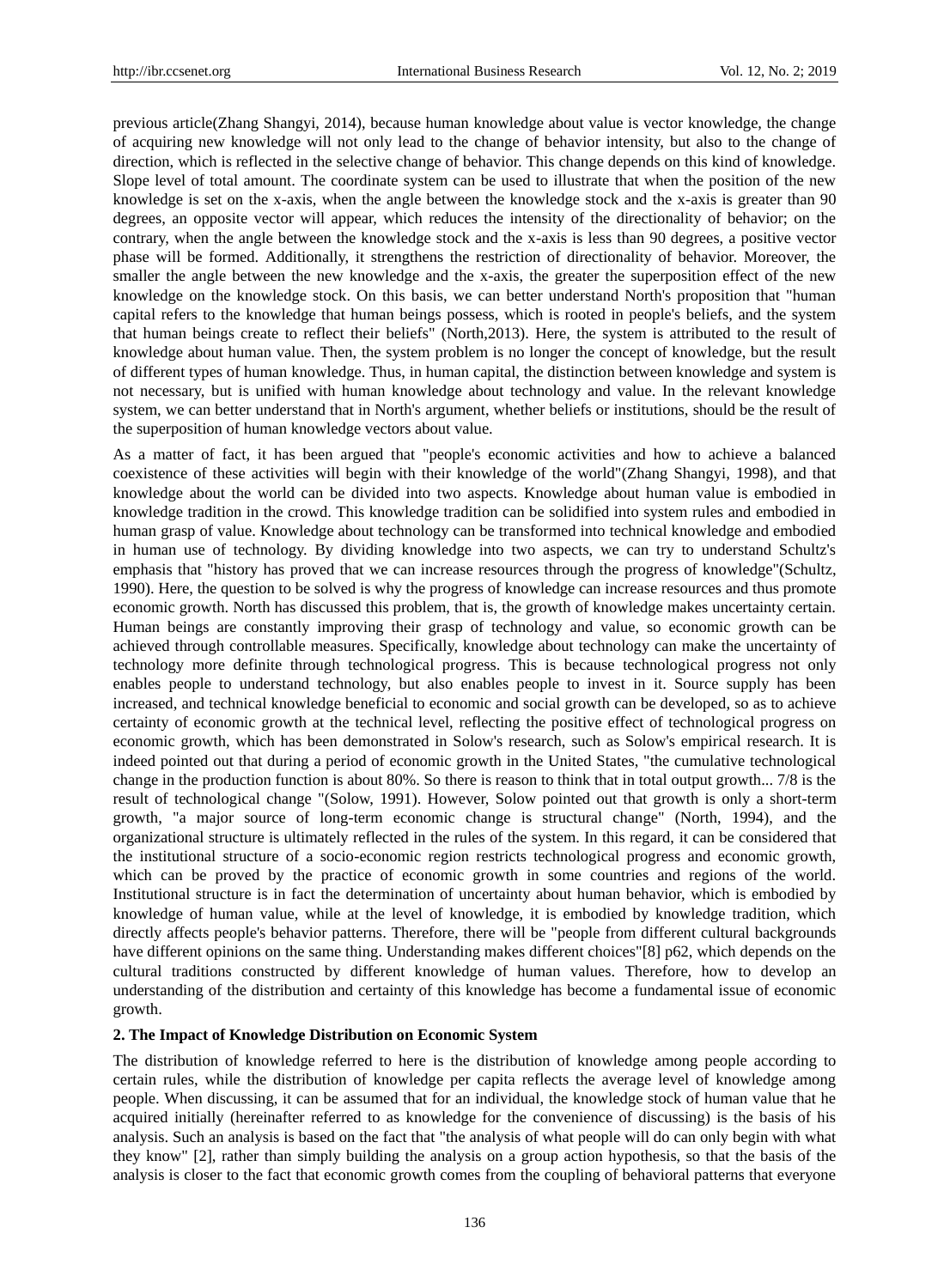specifically recognizes. Therefore, the analysis of the impact of knowledge on the economic system should be based on this basis, which is also what North pointed out: "Institutions are human creations, they are evolving and changing for human beings, so our theory must begin with the analysis of individuals"(North,2014). In the further study, we can set up a social economic region with enough population. By setting up the individual knowledge stock, we can know that for the social economic region with enough individuals, the total amount of knowledge is the sum of all individual knowledge. This is because the number of people plays a very important role in economic growth. Economic growth must be based on the sufficient number of individuals in a population. A small group of simple individuals can not achieve the goal of economic growth in the modern sense. Therefore, it can be set that the number of people in a certain socio-economic region is large enough, and because there are different groups in such a socio-economic region. People have different knowledge structures, so the distribution of knowledge among people should be based on this. Here, our research focuses on the impact of the knowledge structure of the population on the system. This is because there is no institutional problem in terms of only the knowledge possessed by an individual. A single individual can only adapt to the arrangement of the system and can not create a system endogenously. Although there are many disputes about this point in economic research, the formation of endogenous system is always attributed to the situation of the population. We agree with Maynard Smith's view that "individual choice does not necessarily lead to optimal or sub-optimal social outcomes" (Ferromon, 2003), but depends on the outcomes of group selection. This choice depends on the level of people's grasp of value knowledge in terms of the institutional environment in which the group is located. This level can not be simply calculated as an average, but depends on the distribution of knowledge per capita. After making such a judgment, we can effectively solve the problem of rational or limited rational choice in economics. The so-called bounded rationality is only the limited accumulation of knowledge, so there are errors in judging some problems. However, in the long run, the growth of knowledge accumulation can conform to the principle of rationality. As Becker pointed out, "what economists believe is giving given preferences, and what is vaguely attributed to human nature or some other analogue -- the enduring emphasis on selfishness, altruism and social differences among relatives, and other aspects of preferences -- can be largely attributed to following suit. Over time, the choice of survival value with greater genetic adaptability has been proved to be explained "(Becker, 1976). This is because in the long run, altruistic behavior, contrary to the hypothetical selfish rational behavior, is formed on the basis that the knowledge stock acquired can make a long-term benefit to the event, and ultimately enable the population in a socio-economic region to satisfy the hypothesis of complete rationality.

Another thing to see is that the population is composed of individuals. When the population reaches a certain number, it can be approximated as a continuous series of functions. Therefore, it can be assumed that the knowledge distribution of the population is continuous. From the relevant theorem of mathematical statistics, we know that as long as the number of samples is large enough for any population, the mean value of samples obeys the normal distribution approximately. Therefore, when we analyze the distribution of knowledge in the population, we can also use the normal distribution to study. As far as our previous assumptions are concerned, the economic significance of the average level of knowledge reflected in this socio-economic region, i.e. the sample mean, is reflected in the level of knowledge distribution stock per capita that the economic system can achieve. Because logically speaking, people's decision-making for the future depends on their grasp of the past, which is reflected in the level of population, which is the level of knowledge stock per capita in a socio-economic region. This level of knowledge stock per capita is the level of certainty of the value of the population, which is reflected in the social economy. The average predictive level of population on economic growth in the economic region.

What we need here is the knowledge level of the people reflected by the per capita knowledge situation in a socio-economic region, and then the knowledge tradition constraints determined by the per capita knowledge distribution, which are finally embodied in the rules of the system. Therefore, the increase of population knowledge stock will constantly change the per capita knowledge situation, and the change of knowledge stock will lead to institutional evolution. "The accumulation of knowledge stock has played a subtle role in the long-term changes of political and economic systems" (North, 2013). This imperceptible effect is reflected in the fact that with the growth of knowledge in this area, not only the intensity of knowledge accumulation with common characteristics has been formed, but also the direction of value has been strengthened, and the direction of value will form a potential institutional arrangement of knowledge tradition for individuals in this economic and social region. Here, we should point out that when the population in the social and economic region is large enough and the individual gains a certain amount of knowledge increment, no matter whether the vector and the value of the increment are positive or negative, the change of the knowledge stock of random individuals does not necessarily lead to the change of the level of knowledge distribution per capita, so it will not be necessary. However, it leads to the evolution of the system (Zhang Shangyi, 2014). However, when the total knowledge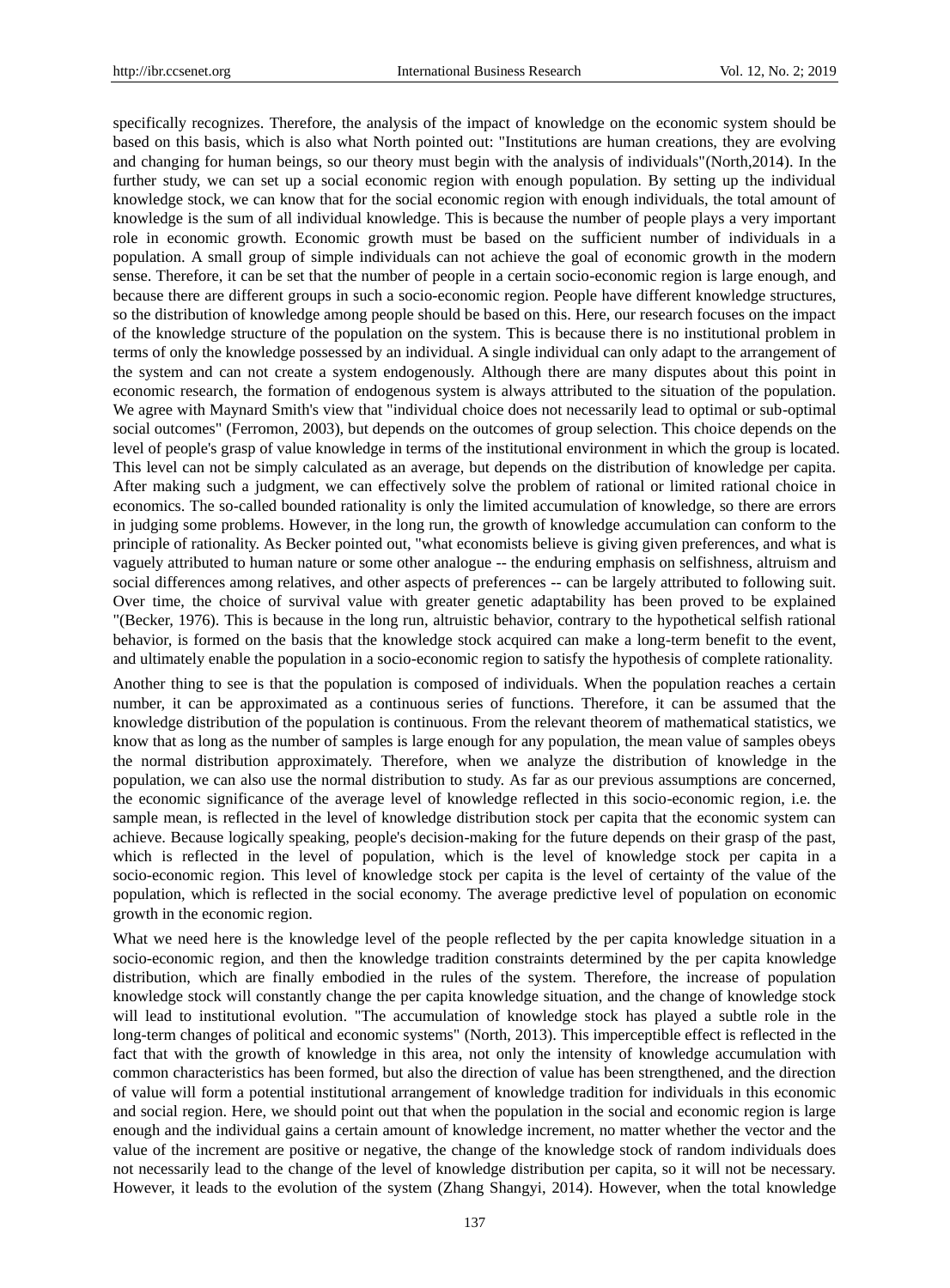level of the population changes, the distribution of knowledge per capita will change accordingly, which will change the level of knowledge per capita in the socio-economic region. When this happens, the per capita distribution of knowledge will affect the evolution of the system, and then form the institutional arrangements and environment that affect economic growth.

#### **3. Institutional Evolution Caused by Per Capita Knowledge Distribution**

In this part, the concept of negative knowledge is introduced. In the past, it has been determined that value knowledge is vector knowledge. Therefore, when value knowledge plays an opposite role in promoting the evolution of economic system, this kind of value knowledge is negative knowledge. Relevant theories of welfare economics show that not all institutional changes are conducive to improving the welfare of the population. Even the weakened welfare improvements pointed out by Hicks et al. can not be achieved in some countries and regions. What is the reason? This is because, from the perspective of knowledge distribution, some socio-economic regions are concerned with price. The knowledge of value presents the opposite direction to the evolution of institution, which further illustrates the basic judgment that the knowledge of value given by us is vector knowledge. In the case of negative knowledge, we can also understand from practice why some countries and regions have the opposite direction in economic development. In reality, we can observe the fact that there are some economic systems that are not conducive to economic growth, while behind the economic system, there is actually a fact that value knowledge is negative relative to economic growth.

Here, the question that must be solved is why the distribution of value knowledge changes. From the history of the evolution of human system, the shortage of technological resources can lead to the change of value knowledge. To illustrate this point, we can cite examples of the industrial revolution. The reason for the emergence of the industrial revolution in Europe lies in the shortage of human resources to a certain extent, which makes human beings have to think about the corresponding value knowledge, and the evolution of value knowledge leads to the emergence of a new system. As Heraly pointed out, "The order constructed by imagination does not lie in the subjective understanding of individuals, but in the common imagination of tens of millions of people"(Heraly, 2014). The imagination he pointed out was actually the result of the cognitive revolution, which he attributed to "culture is the main achievement of the cognitive revolution"(Heraly, 2014), and the culture he pointed out here is actually the system constructed by knowledge to maintain the order of the crowd. Although Heraly did not clearly point out this point, he hinted at the institutional arrangements determined by the collective knowledge which is different from human beings in the course of human history, when discussing the origin of the cooperative development of human beings. This common knowledge, which exists in tens of millions of people, is not only the knowledge tradition that Hayek means, but also the per capita knowledge level specified in this paper. At the same time, from the theory of mathematical statistics, we can know that the per capita knowledge level depends on the distribution of knowledge and the number of people. From this, we can draw the conclusion that the distribution of knowledge per capita determines the optimization level of the system.

Then, how can the knowledge status of the population promote the evolution of the system? The conclusion is due to the difference of value knowledge among different groups of the population. North clearly pointed out that "the change of knowledge is the key to economic evolution" (North, 2013), in which "the intentions of participants are reflected by the institutions they gradually formed" (North,2013) . Here, although North does not specify the relationship between intentionality and knowledge, we can better understand it by dividing knowledge into two aspects, because the system reflects value knowledge, so when intentionality changes, it will inevitably promote the evolution of the system. Here, the question to be answered is how intentionality evolves. This is due to the existence of disadvantaged groups in any economic system, which have a demand for improvement of the economic system(Zhang Shangyi,2014), and the degree of such demand is determined by the disadvantage of the group. Considering that the economic system is determined by the distribution of knowledge per capita, the difference of groups with different requirements for the evolution of the system itself is reflected in the difference of the per capita value of value knowledge among different groups in an economic and social region. The greater the difference of knowledge per capita among different groups, the greater the possibility of economic system evolution. Recent studies have also shown that when economic technology becomes universal, it will inevitably lead to a gradual decline in growth. The solution to this problem lies in the improvement of both the institutional and knowledge sectors (Zhang Ping, Liu Xiahui,et al, 2015). Here, although the system and knowledge are confused, we have begun to find out the reasons from these aspects. When we attribute the causes of economic system to the level of per capita knowledge, then different groups with different distribution of per capita knowledge in an economic and social region become the driving force of economic evolution, which also shows that "the first general argument we must consider is that there are some government activities." Motion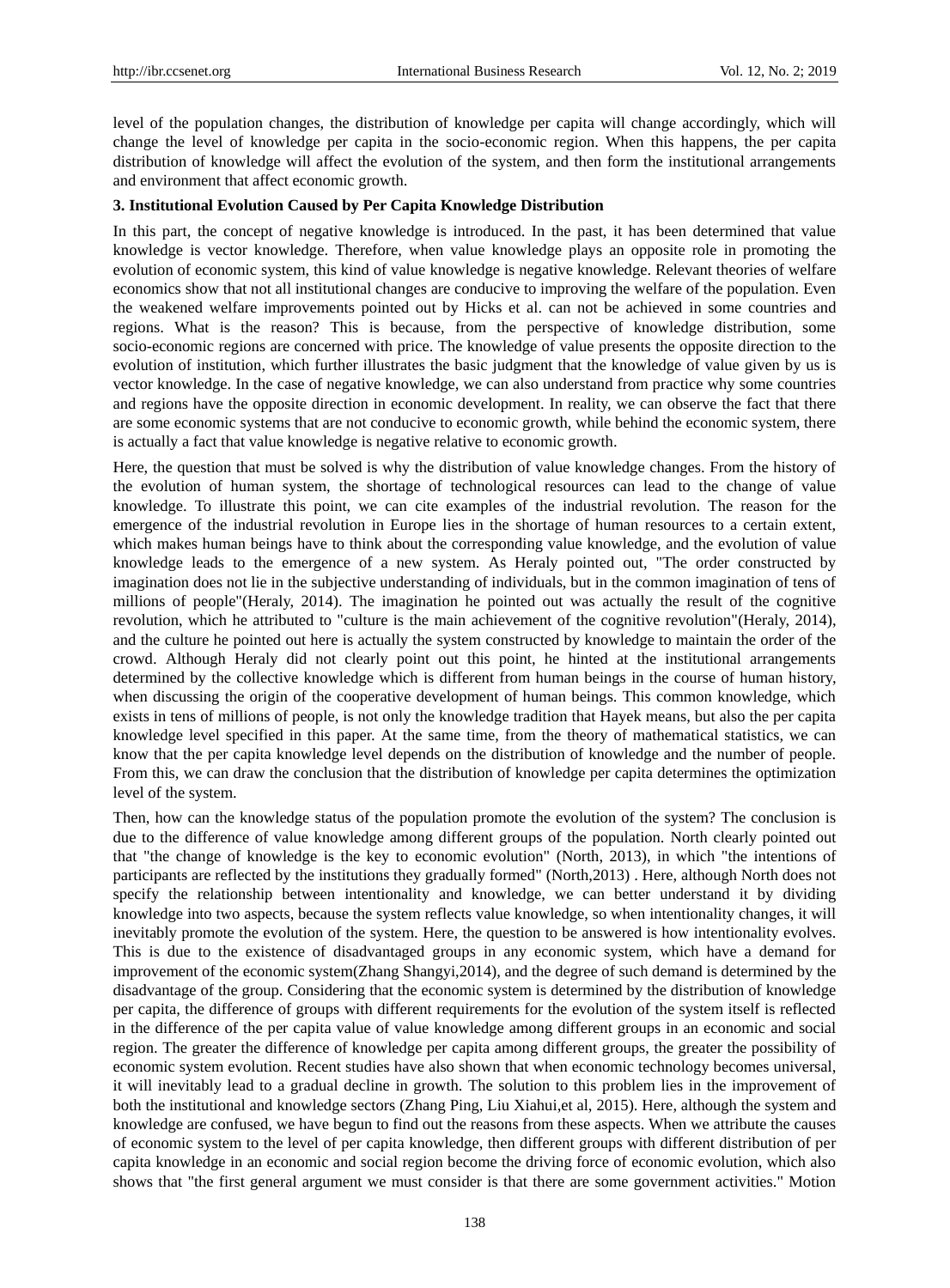can make competition more effective and beneficial than without these activities"(Hayek, 1989). This is because, when the development of a socio-economic region depends more on small values, there will be more differentiated endogenous knowledge structures and institutional models in a socio-economic region, and these relatively differentiated knowledge structures will have requirements for institutional evolution, which will make a society come out. The possibility of institutional evolution is increasing. This situation can also explain the need to prevent monopoly. Because monopoly will lead to the consolidation of knowledge in a socio-economic region, thus restricting the evolution of the industry. This is consistent with Prescott's research and our observation of economic reality. "Because in history or in today's world, there are growing, stagnating or declining economies at the same time... If poor countries are poor because they are victims of institutional structures that impede growth, then is the institutional structure imposed externally or endogenously or is it a combination of the two?"(Ostrom, 2012). Through the study of the distribution of per capita knowledge and the institutional evolution of its mapping, we can conclude that institutions can be both internal and external. Raw, also related to external imposition. Through the analysis of knowledge accumulation, we can see that the evolution of the system is related to the distribution of knowledge per capita in a socio-economic region. The distribution of knowledge per capita ultimately depends on the overall level of knowledge accumulation of individuals. The endogenous system comes from the distribution of knowledge per capita, while the externally imposed system is based on the accumulation of knowledge. The way of knowledge distribution affects the level of knowledge distribution per capita, because the knowledge formation constituting the system has the vector and effect on the formation of individual knowledge in the socio-economic region. This also explains why the imposed external system always influences people's norms of conduct in a gradual way and gradually becomes an applicable institutional arrangement. Therefore, when we focus on the distribution of knowledge, we can explain the evolution of the system through the role of knowledge. It needs to be further clarified that human knowledge can not be complete, so it needs a way of continuous exchange and acquisition of knowledge, and more importantly, how to keep the knowledge of different groups and individuals different in the process of exchange, which may be more important in promoting the evolution of the system.

#### **4. The Path from Institution to Economic Growth**

The evolution of the system in a socio-economic region depends on the distribution of knowledge per capita, that is to say, when the level of knowledge distribution per capita increases, it will promote the evolution of the system, which has been demonstrated before. The economic performance of the system has also been solved by scholars including North. "Incentive is the fundamental determinant of economic performance" (North, 2014) But we still need to understand how the system leads to growth. Although North has pointed out that "institutions affect economic performance through their impact on exchange and production costs" (North, 2014), he also argues that "institutions are not necessarily or usually not created to achieve social efficiency, but rather they are created to serve negotiations with new rules. The interests of competent people"(North, 2014). Although the evolution of institutions leads to economic growth, it is not clear what path to follow. North also clearly pointed out that the path from institution to economic growth is not very clear, and pointed out that "it will be very valuable to clarify which institutional characteristics shape performance"(North,2014). The focus of this part is to explore and solve this problem, so as to build a clear path from the system to the economic growth rate, which is also the focus of this paper.

From institution to economic growth, there must be an intermediate part, rather than the direct relationship between institutional change and economic growth as analyzed by the New Institutional Economics School. To solve this problem, we must start from the composition of personal knowledge we analyze. Individual knowledge is divided into knowledge about human value and knowledge about technology. The former determines the evolution of the system, while the latter constitutes and can be deepened into the evolution of technology, and economic growth to a large extent should be attributed to the result of technological progress. This can also be concluded from the history of human development. In China, for example, a considerable part of the history of civilization has been wandering in population expansion and social unrest for thousands of years. One of the important reasons is that the economic growth provided by technology may not meet the needs of population growth, which leads to social unrest and the sharp decrease of population, until the technological progress of the Ming and Qing Dynasties. Real economic growth has been achieved. Recent studies have also pointed out through quantitative analysis that "if developing countries want to surpass developed countries, they can only improve the external environment of R&D sector, improve the level of human capital, and then enhance knowledge productivity" (Su Zhiqing, Wang Yufeng, 2012). If institution is the cause of affecting economic performance and technology plays a very important role in economic growth, then the path between institution and economic growth may be that institution plays a role through technology, thus forming such a logical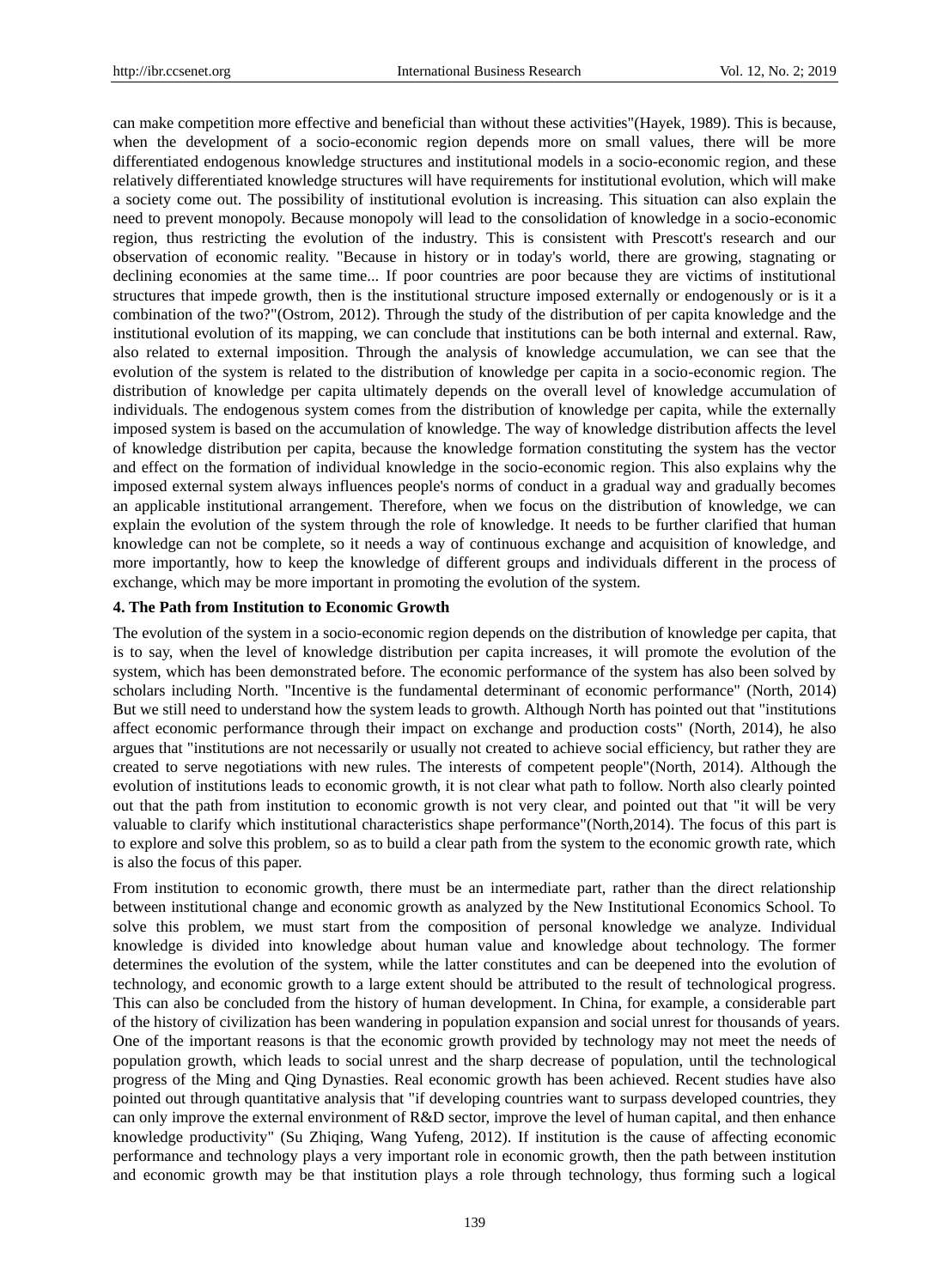relationship in two kinds of human knowledge: value knowledge determines institution The evolution of system determines the progress of technology and economic growth. In this regard, we can further demonstrate.

Here, we can consider that technology is the function of the system, and set the level of knowledge about the system per capita, which can reflect the level of the system. Then we can deduce the level of technology that can be generated spontaneously and absorbed in the per capita distribution of human knowledge. As the evolution of the system depends on the distribution of knowledge per capita, it is difficult to realize the evolution of the system in the socio-economic region, and at the same time, it is difficult for technological progress to fundamentally form and promote the economy, in view of the historical development practice of China, when the knowledge stock of the standard of conduct, such as the formation of Confucianism, is almost similar to that of the whole people. The power of growth does not lie in whether China attaches importance to the development of commercial economy, which will limit the economic growth in ancient China.

Knowledge of human values directly affects human behavior and judgment of problems, thus affecting the evolution of regional social and economic systems. As North pointed out, "The role of the actor's concept in the system is more important than its role in technological change, because ideological beliefs influence the subjective constructive model of decision-making" (North, 2014), and this subjective constructive model is, in the final analysis, what we have pointed out about human price. Value knowledge, and thus formed a social and economic region of the system and the implementation of institutional constraints. This evolution has enabled a socio-economic region to spontaneously produce new technologies and possibly introduce new technologies, and then produce knowledge increment effects such as those proposed by Romer and others, thus solving the problem of coordination between economic and population growth. Although North also proposed that "system and technology together determine transaction costs" [13] p74, it did not explain the logical relationship between them. Therefore, he can only put forward the system as an extremely important variable in the growth function from the qualitative point of view, but also has to admit that" there is no strict one-to-one correspondence between rules and performance in fact" (North, 2014), the reason is that he has not really found out the distribution of the system by the per capita knowledge of human values. The origin of the state. As Barrow's analysis of education and growth points out, "The theory that education has a positive effect on an economy's ability to absorb new technologies" (Barrow,2004), the reason is that education not only disseminates knowledge about technology, but also imparts knowledge about human values, and the distribution of knowledge about human values determines society. The possibility of institutional evolution in economic regions makes endogenous technological progress and technology introduction possible. In the analysis of the correlation between education and economic growth, Barrow argues that "early education seems to play a role in democratization" (Barrow,2004). Through the observation of the educational process, we can also understand that early education is more about the education of value knowledge and less about the education of technical knowledge, which may be the closest argument about the evolution of human value knowledge determining system. These conditions also further prove the logic of economic growth proposed in this paper from the per capita distribution of human knowledge. As the real economic growth took place in modern times, it can be further demonstrated. As Wang Dingding pointed out, "It is only in recent centuries that human society has developed so-called (that is, per capita income has increased by more than 2% per year). In the long history of society, the annual growth rate of per capita income has almost always remained zero "(Wang Dingding, 1998).

A review of economic growth in the 20th century can also clearly demonstrate this. North clearly pointed out: "In the Middle Ages, there was progress in technology, although the process was hindered by the cold social fashion. Because there is no institutional guarantee, the inventor's personal rate of return is equal to the social rate of return"(North et al,1989).This is precisely because there is no favorable institutional environment for technological gains at the institutional level, so technological innovation can not form effective productivity in the whole society even if it occurs. "In this way, the productivity increase that constitutes economic development will be weakened or delayed" (North et al, 1989) For this reason, the lack of institutional environment for technological innovation and technology introduction hinders the evolution of technology. "Because of different institutional structures, countries with similar resource endowments may have different development paths. Because the system affects the power of a country to improve and develop new technologies". In his related studies, Van Gaster clearly pointed out that "the independent power of local governments in economic affairs the de facto federalism - played a key role in the emergence of the industrial revolution."(Wengast, 2013) And it is precisely pointed out that this is because in almost all business centers, the management of guilds restricts competition, pricing, entry and training, and therefore it is impossible to accumulate new knowledge in the industry, thus hindering the evolution of the system. This is also why industrialization did not appear in existing business centers. Reason. We know that economic growth in the true sense originates from technological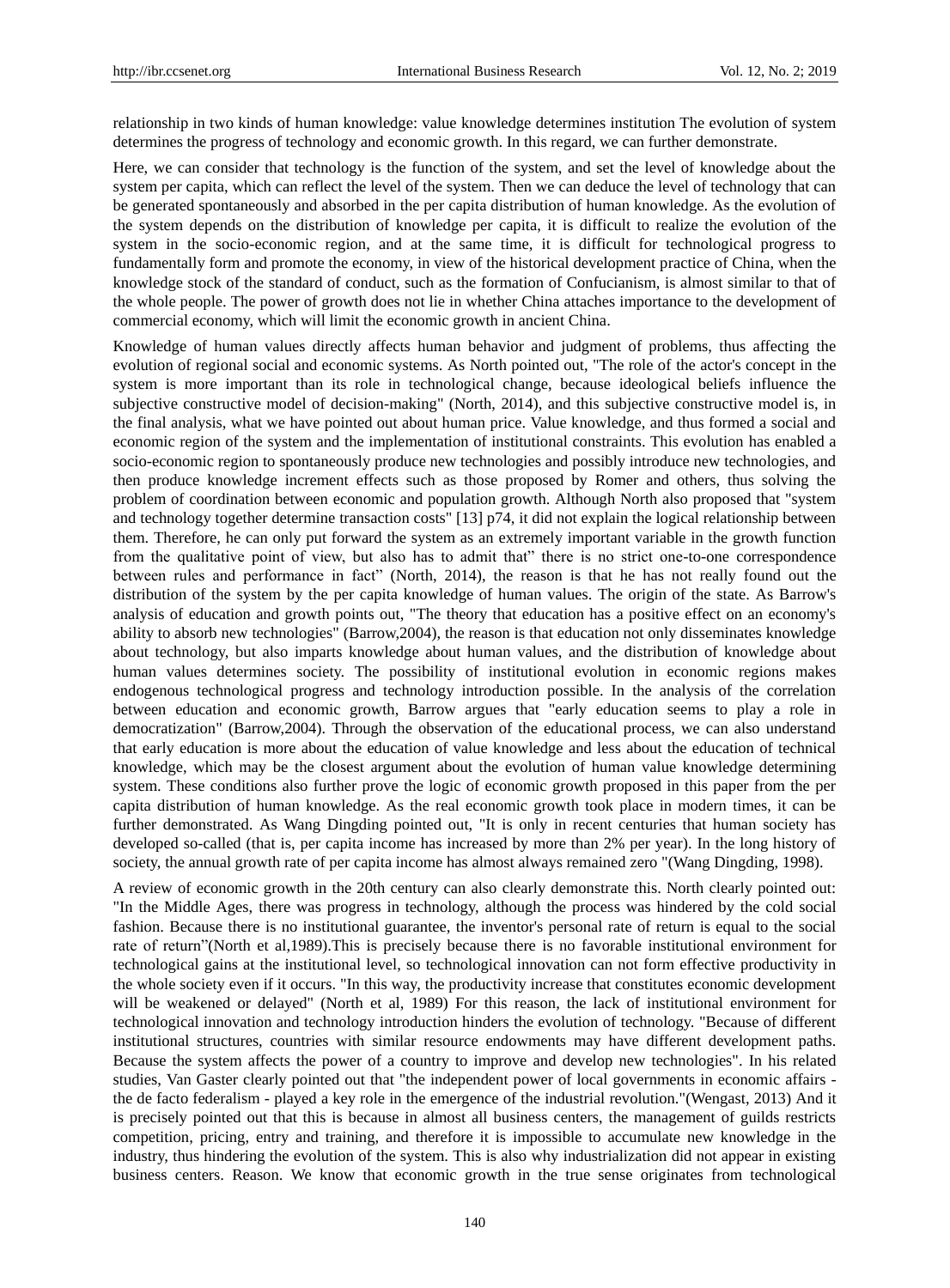progress caused by the industrial revolution, and thus completely changes the pattern of population expansion caused by economic growth in the form of extension, which ultimately makes the economy unable to support the needs of population expansion and leads to social chaos, so that human social and economic growth can support population expansion. Need.

#### **5. Concluding Remarks**

Through the previous analysis, we can see clearly that when knowledge is used as the basis of economic analysis and knowledge can be properly divided into knowledge about technology and knowledge about human value, some problems in economics can be solved better, which is in line with the progress of human civilization. Generally speaking, the history of human development is how to adapt and transform technology so that the uncertainty of technological evolution can be gradually grasped by means of technology. In this process, various kinds of human values have higher and higher requirements for certainty. If there is no certainty grasp of human values, then ultimately. It is impossible to grasp the certainty of technology, especially to promote economic growth by using technology. This can be proved by the history of each country and region and what is happening. Therefore, the deterministic grasp of group activities should become the ultimate decisive factor of economic growth.

At the same time, it can be found that promoting the determination of human value is closely related to human value choice, which is rooted in the knowledge of human value, and the progress of this knowledge is the basis of human value determination. Through relevant research, we can find that the progress of promoting human value knowledge mainly depends on two aspects: one is the difference of per capita knowledge level among different groups in the economic and social region, the other is related to the number of people, and the per capita knowledge progress is negatively related to the number of people, thus making the system black box problem in one. To a certain extent, it has been solved. On this basis, it can be inferred that there is a positive correlation between economic system and technological progress. Because technological progress has an obvious effect on economic growth, the logical sequence of knowledge progress, institutional evolution, technological development and economic growth can be constructed, so that the final decision of economic growth can be more clearly recognized. The factor lies in the progress of knowledge of human values, which also solves the problem of economists' interpretation of economic growth in developing countries, so that economic theory can be more consistent with different countries and regions. However, up to now, the quantitative relationship between the three can not be accurately obtained, which is the direction of further research.

#### **References**

Afried, M. (1983). Principles of Economics [M]. Zhu Zhitai, Translated. Beijing: Commercial Press, 1983.

- Barry. R. W. G. (2013). Constitutionalism as a Governance Structure: Political Basis of Security Market[M]. Transaction Cost Politics. Liu Yaping, Translated. Beijing: Renmin University Press, 92-109.
- Becker. G. S. (1976). Altruism,egoism,andgenetic fitness: Economics and sociobiology[J].*Journal of Economic Literature, 14*(3), 817-826.
- Douglas, C. N. (1994). Structures and Changes in Economic History [M]. Chen Yu, Translated. Shanghai: Shanghai People's Publishing House, 1994.
- Douglas, C. N. (2013). Understanding the Process of Economic Change [M]. Zhong Zhengsheng, Xinghua, Gao Dongming, Translated. Beijing: Renmin University Press, 2013.
- Douglas, N., & Robles, T. (1989). The Rise of the Western World [M]. Li Yiping, Cai Lei, Translated. Beijing: Huaxia Publishing House, 1989.
- Douglas. C. N. (2014). Institution, Institutional Change and Economic Performance [M]. Hanghang, Translated. Shanghai: Gezhi Publishing House, 2014.
- Eleanor, O. (2012). Evolution of Collective Action and Social Norms [J]. Wang Yufeng Translated. *Comparison of Economic and Social Systems, 5,* 1-13.
- Feng, H. F. A. (1989). Individualism and Economic Order [M]. Jia Zhan, Wen Yuelan, Translated. Beijing: Published by Beijing Institute of Economics, 1989.
- Jack. J. F. (2003). Economic Evolution-Exploring the Theoretical Basis of New Institutional Economics [M]. Li Zhenming, Translated. Beijing: Economic Science Press, 2003.
- Juval, H. (2014). A Brief History of Human Beings From Animals to God [M]. Lin Junhong, Translated. Beijing: CITIC Press, 2014.